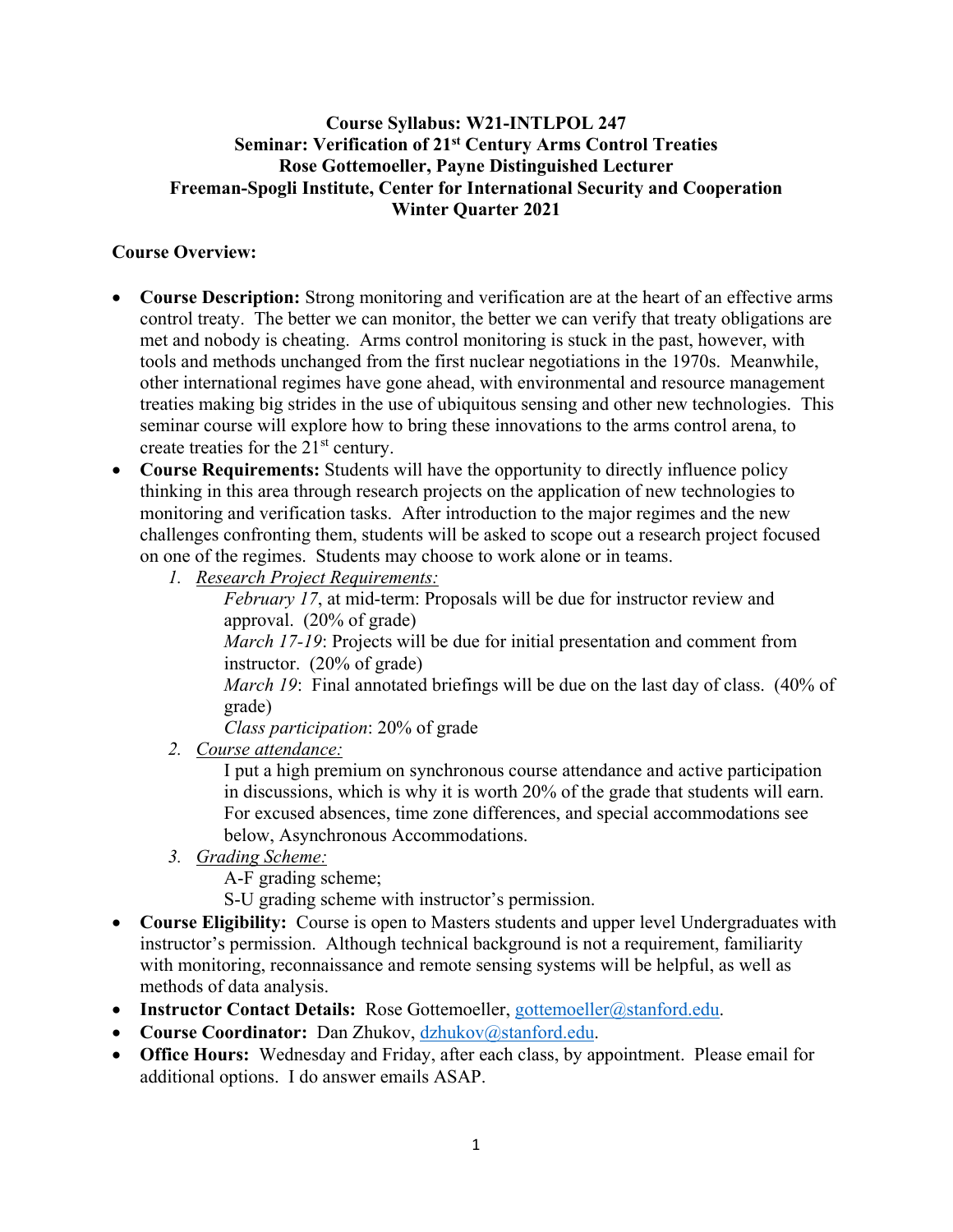## **Course Structure:**

- The class will meet virtually on **Wednesdays and Fridays** from **10:00 to 11:20 PT** on Zoom.
- The course Canvas website [https://canvas.stanford.edu/courses/132683,](https://canvas.stanford.edu/courses/132683) **Home Tab** lists the Zoom links and information for each class session.
- Please note that synchronous participation in the class lectures is the expectation for this course. However, all sessions will be recorded to accommodate any student's inability to participate synchronously due to technical issues or the exceptions noted below (see Asynchronous Accommodations).
- Please download Zoom and follow [these instructions t](https://healthalerts.stanford.edu/2020/03/08/how-to-attend-classes-online-using-zoom-in-canvas/)o help you get set up.

# **Class Zoom Etiquette:**

- **Audio**: You should mute your audio and unmute only when speaking.
- **Video**: You should have your video turned on for the duration of the class. However, I do understand the need for brief turning off of the video due to bandwidth problems, home interruptions etc. If you have any concerns or issues with having your video on for the duration of the class, please contact me.
- **Discussion Protocol:** During the discussion, I ask that you use the chat box to let me know you'd like to speak, or the "raise hand" icon on the bottom of the Zoom participant panel. I will do my best to call on you in the order you raise your hand or post your request to speak.
- **Identification**: Use your real name and pronouns of choice to identify yourself on your Zoom screen.
- **Punctuality:** Arrive at your Zoom class and be ready to begin at the start of class.
- **Be Present:** It can be easy to get distracted during online meetings. So, we ask that you try as [best as you can to remain focused, present, and engaged during class.](https://learningconnection.stanford.edu/remotelearning/apps) Avoid other on-screen distractions such as live-chat apps (Slack and Messenger groups), and close windows that you are not using during the session itself, such as games, email, news sites, and social media.
- I expect you to take an active role in your learning by coming to the virtual class meetings prepared and ready to participate. Class participation will be 20% of your grade.

# **Asynchronous Accommodations:**

- While synchronous student participation is expected for the course, it is possible that technical issues may impinge on synchronous participation. If you experience technical difficulties while attempting to join a session, please immediately inform Dan Zhukov, the course coordinator, via email [\(dzhukov@stanford.edu\)](mailto:dzhukov@stanford.edu).
- There are a few exceptions that qualify for an excused student absence from synchronous participation. These are a health emergency accompanied by relevant documentation, death of an immediate family member, and documented disabilities. If you are requesting one of these exceptions, students must notify the instructor at [gottemoeller@stanford.edu](mailto:gottemoeller@stanford.edu) outlining the reason for the absence, and with accompanying documentation where relevant.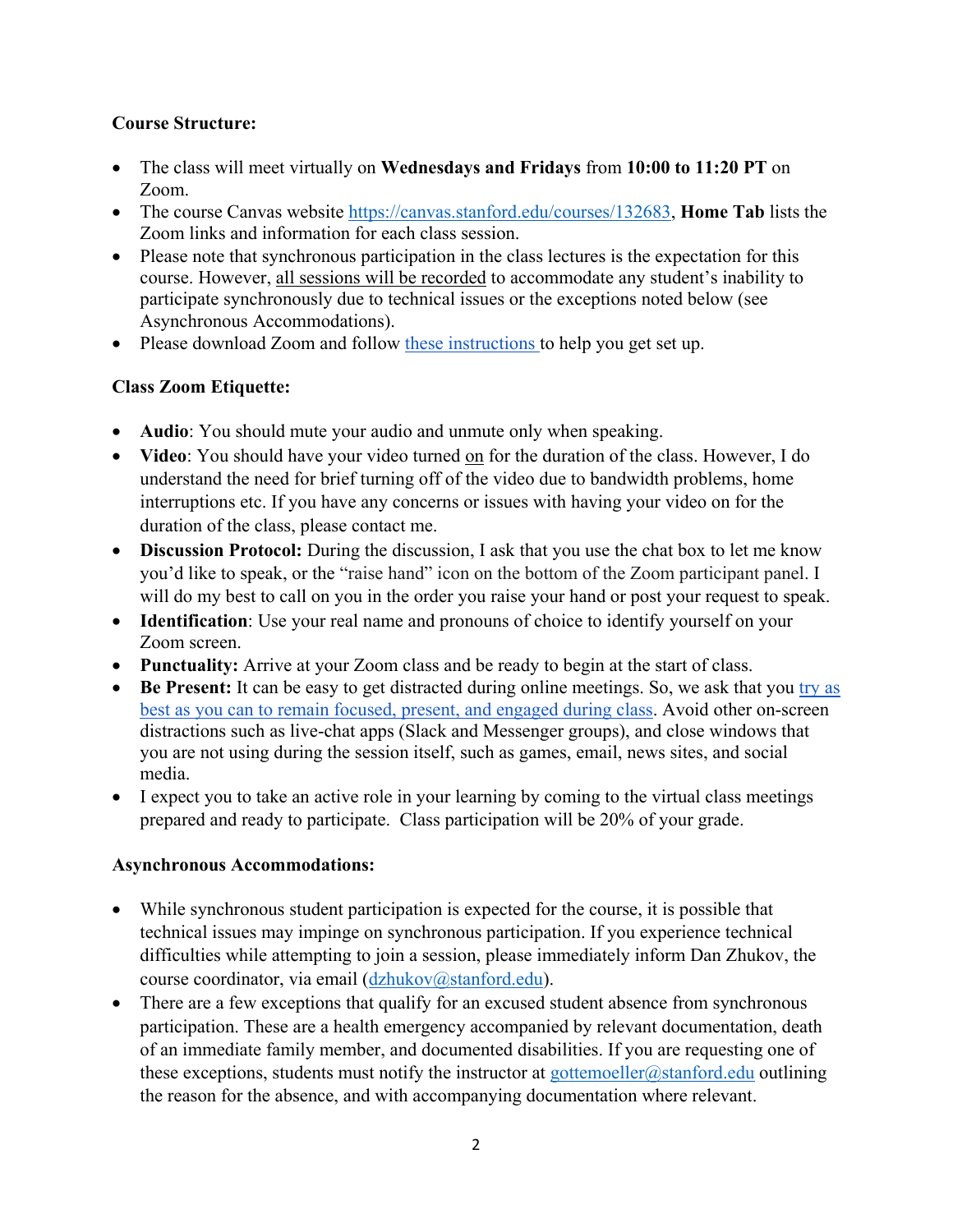- If you need an asynchronous accommodation due to time-zone constraints please contact the instructor at [gottemoeller@stanford.edu](mailto:gottemoeller@stanford.edu) in **advance of the start of classes** for an exception to synchronous class participation.
- All students who are unable to synchronously participate in the speaker presentations for any of the reasons outlined above, are **required** to access and watch the video recordings of the presentations as soon as they are available, and also be fully present and engaged while viewing the recordings. Once the video has been watched, **please email a brief summary with three questions or comments** related to the lecture content to me and Dan Zhukov. All sessions in which you were unable to synchronously participate need to have been watched and summarized by March 19, the last day of class. Please discuss with the instructor at [gottemoeller@stanford.edu](mailto:gottemoeller@stanford.edu) for any extension of this deadline.

### **COVID-19 Resources:**

For any questions or updates about COVID-19 and Stanford's response to the pandemic, be sure to visit [https://healthalerts.stanford.edu/covid-19/.](https://healthalerts.stanford.edu/covid-19/) Remember to follow all the mandated guidelines and stay safe!

### **Regrade Policy:**

I hope there will be no reason to contest a grade. If you strongly feel that your grade on an assignment does not reflect the quality of your work, you may appeal through the following procedure: Write a 1-2 page memo that explains, in as much detail as possible, why you think you should have received a different grade. Give the memo to the instructor, along with your graded assignment and a letter in which you formally request a re-grade. If you and the instructor cannot reach an agreement on your grade, she will pass the materials to another member of the teaching staff who will re-evaluate the work and assign a new grade, which may be higher, lower, or identical to the one you originally received. This new grade will be final.

#### **Course Privacy Statement:**

As noted in the University's [recording and broadcasting courses policy,](https://library.stanford.edu/using/copyright-reminder/common-situations/recording-broadcasting-courses) students may not audio or video record class meetings without permission from the instructor and guest speakers. If the instructor grants permission or if the teaching team posts videos themselves, students may keep recordings only for personal use and may not post recordings on the Internet, or otherwise distribute them. These policies protect the privacy rights of instructors, guest speakers, and students, and the intellectual property and other rights of the university.

It is also important that you do not share the course Zoom links or meeting passwords with anyone outside of our course to protect the privacy of everyone in attendance.

#### **The Honor Code:**

Violating the Honor Code is a serious offense, even when the violation is unintentional. The Honor Code is available at: [https://communitystandards.stanford.edu/policies-and](https://communitystandards.stanford.edu/policies-and-guidance/honor-code)[guidance/honor-code.](https://communitystandards.stanford.edu/policies-and-guidance/honor-code) You are responsible for understanding the University rules regarding academic integrity; you should familiarize yourself with the code if you have not already done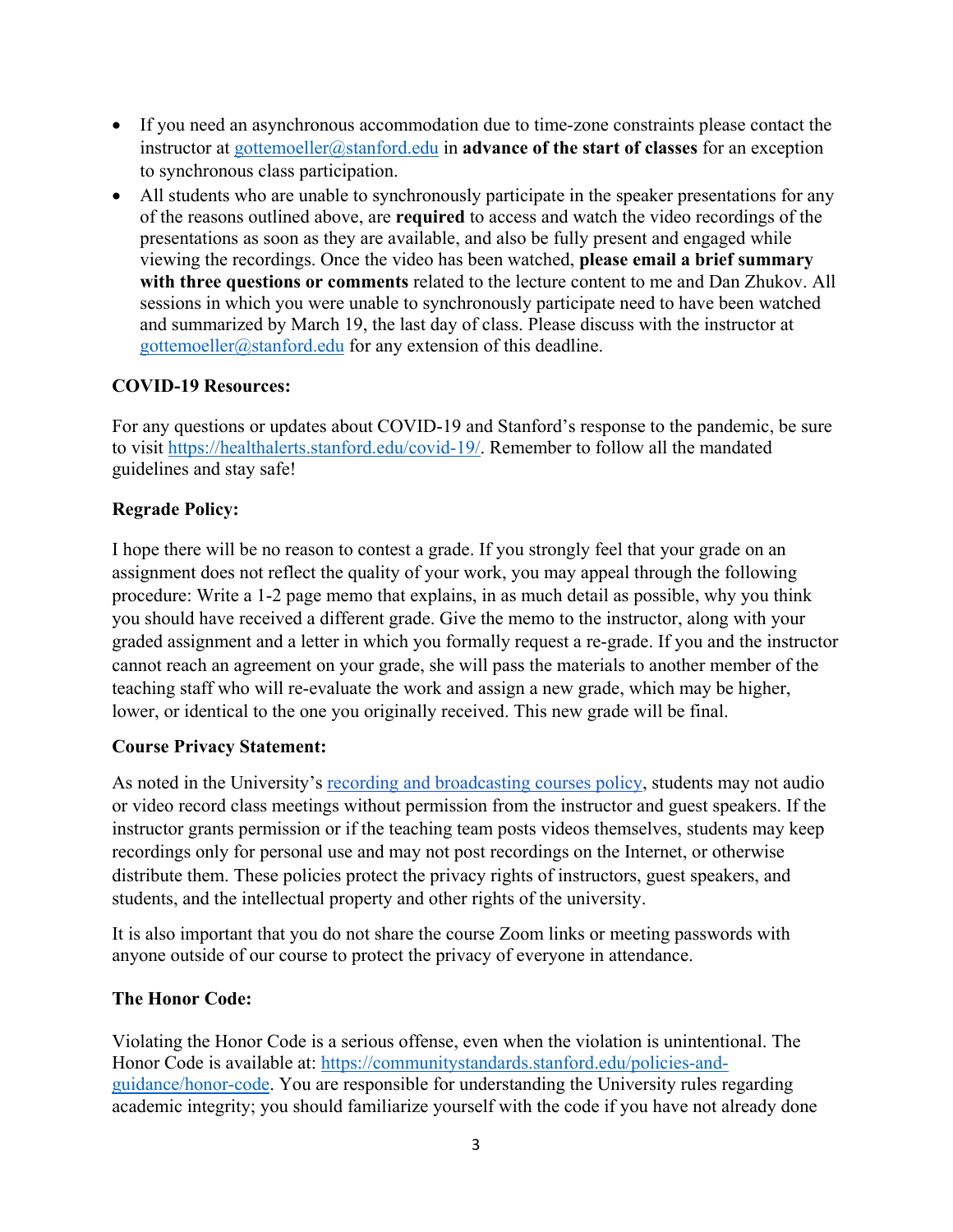so. In brief, conduct prohibited by the Honor Code includes all forms of academic dishonesty, among them copying from another's exam, unpermitted collaboration and representing as one's own work the work of another. If you have any questions about these matters, please see me during office hours.

FERPA: Student Record Privacy Policy: <http://studentaffairs.stanford.edu/registrar/students/ferpa>

### **Provost's Statement Concerning Students with Disabilities:**

Students who may need an academic accommodation based on the impact of a disability must initiate the request with the Office of Accessible Education (OAE). Professional staff will evaluate the request with required documentation, recommend reasonable accommodations, and prepare an Accommodation Letter for faculty. Unless the student has a temporary disability, Accommodation letters are issued for the entire academic year. Students should contact the OAE as soon as possible since timely notice is needed to coordinate accommodations. The OAE is located at 563 Salvatierra Walk (phone: 723-1066, URL: [https://oae.stanford.edu/\)](https://oae.stanford.edu/).

### **Course Sessions\*:**

**\***If you are not on the Stanford network and cannot access any of the linked materials, please visit<https://library.stanford.edu/using/connect-e-resources>on instructions on how to obtain offnetwork access. Documents without corresponding links can be found on the Canvas site.

January 13: Introduction to course, "getting to know you," the basics. Readings: 1. Rose Gottemoeller, ["U.S.-Russian Nuclear Arms Control Negotiations: A Short History,](http://www.afsa.org/us-russian-nuclear-arms-control-negotiations-short-history)" *The Foreign Service Journal*, May 2020;

2. Rose Gottemoeller, ["Rethinking U.S.-Russian Nuclear Arms Control,](https://www-tandfonline-com.stanford.idm.oclc.org/doi/full/10.1080/0163660X.2020.1813382)" *The Washington Quarterly*, September 2020;

3. Jane Vaynman, "Better Monitoring and Better Spying: The Implications of Emerging Technology for Arms Control," unpublished manuscript, last modified October 2020, on Canvas.

#### *The Regimes and Their New Challenges*

January 15: New START and "traditional" nuclear arms control. New challenge: Non-Strategic Nuclear Warhead (NSNW) limitation, control and elimination. Guest lecturer: Corey Hinderstein, Vice-President, Nuclear Threat Initiative. Readings:

- 1. International Partnership for Nuclear Disarmament Verification, ["Phase II Summary](https://media.nti.org/documents/IPNDV_Phase_II_Summary_Report_FINAL.pdf)  [Report,](https://media.nti.org/documents/IPNDV_Phase_II_Summary_Report_FINAL.pdf)" December 2019;
- 2. Katlyn Turner, ["New ways to detect nuclear misbehavior,](https://searchworks.stanford.edu/articles/edsbl__vdc.100078446930.0x000001)" *Bulletin of the Atomic Scientists*, 2018 Vol 70, No. 1, 2-6.

January 20: The Non-Proliferation Treaty regime. New challenge: Actually getting to zero. How to monitor zero indefinitely. Role of ubiquitous sensing. NTM enhancement. Guest lecturer: James Fuller, Pacific Northwest National Laboratory (ret.). Readings:

1. James Fuller, ["Verification on the Road to Zero,](https://www.armscontrol.org/act/2010-12/verification-road-zero-issues-nuclear-warhead-dismantlement)" *Arms Control Today*, December 2010;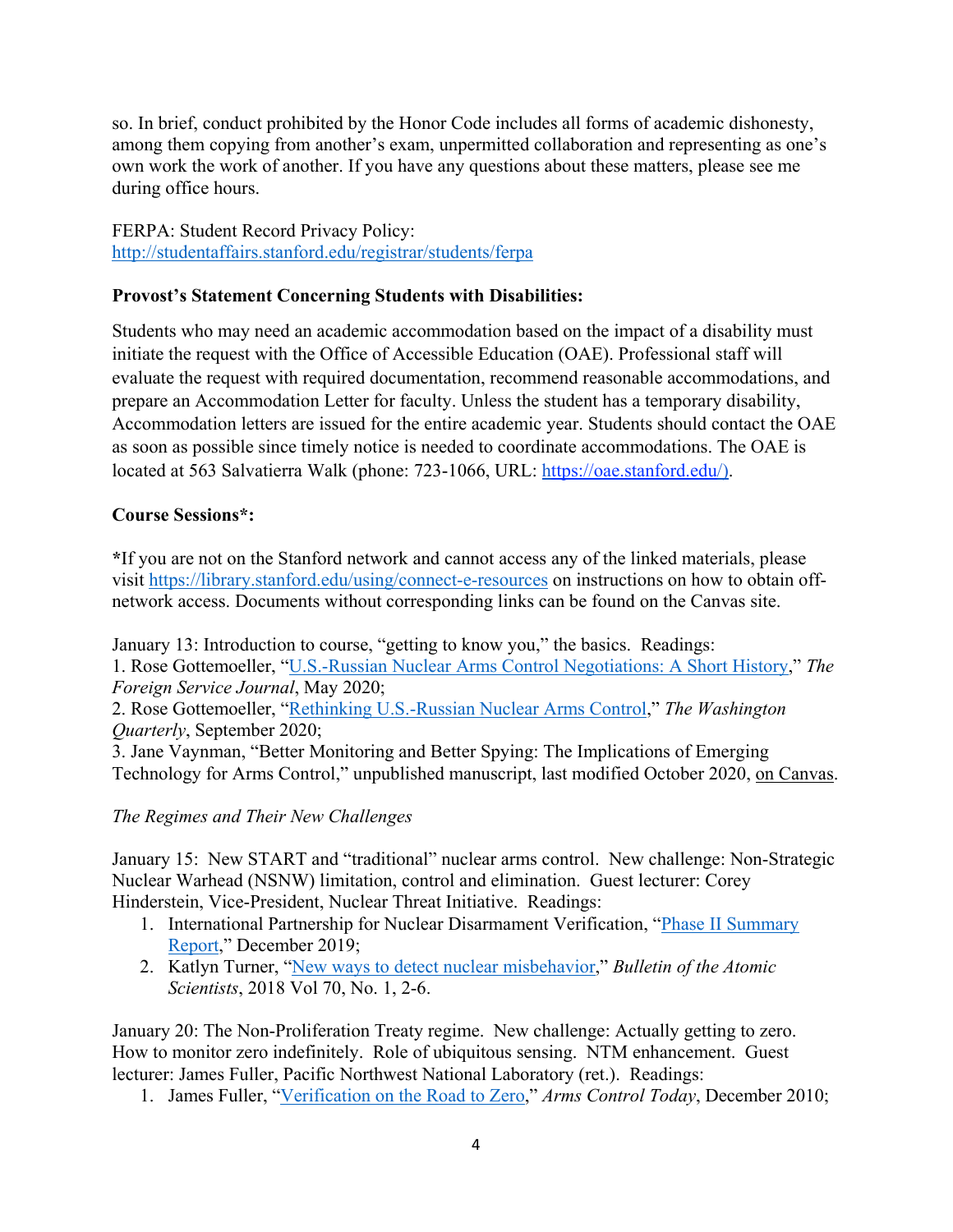2. Michael P. Gleason and Luc H. Riesbeck, "Noninterference with National Technical [Means: The Status Quo Will Not Survive,](https://aerospace.org/sites/default/files/2020-01/Gleason_NTM_20200114.pdf)" Center for Space Policy and Strategy, Aerospace Corporation, January 2020.

January 22: Chemical Weapons Convention. New challenge: restoring the regime. Guest lecturer: Ambassador Kenneth Ward, U.S. Department of State. Readings:

- 1. Harald John, et. al., ["Fatal Sarin Poisoning in Syria 2013: forensic verification within an](https://link-springer-com.stanford.idm.oclc.org/article/10.1007/s11419-017-0376-7)  [international laboratory network,](https://link-springer-com.stanford.idm.oclc.org/article/10.1007/s11419-017-0376-7)" *Forensic Toxicology* (2018) 36:61-71.
- 2. John Hart and Ralf Trapp, ["Collateral Damage? The Chemical Weapons Convention in](https://www.armscontrol.org/act/2018-04/features/collateral-damage-chemical-weapons-convention-wake-syrian-civil-war)  [the Wake of the Syrian Civil War,](https://www.armscontrol.org/act/2018-04/features/collateral-damage-chemical-weapons-convention-wake-syrian-civil-war)" *Arms Control Today*, April 2018;
- 3. Julia Masterson, ["Russia Disputes OPCW Findings,](https://www.armscontrol.org/act/2020-03/news/russia-disputes-opcw-findings)" *Arms Control Today*, March 2020.

January 27: Biological Weapons Convention. New challenge: forensics in the midst of pandemic. Guest lecturer: Christopher Park, U.S. Department of State. Readings:

- 1. "Convention on the Prohibition of the Development, Production and Stockpiling of Bacteriological (Biological) and Toxin Weapons and on Their Destruction," on Canvas;
- 2. Gunnar Jeremias and Mirko Himmel, "Can everyone help verify the bioweapons [convention? Perhaps, via open source monitoring,](https://searchworks.stanford.edu/articles/apn__ALTP956959)" *Bulletin of the Atomic Scientists*, 2016 Vol 72, No. 6, 412-417;
- 3. John C. Kelly, ["The Trilateral Agreement: lessons for biological weapons verification,](http://www.vertic.org/media/Archived_Publications/Yearbooks/2002/VY02_Kelly.pdf)" *Disarmament Yearbook 2002*, Chapter 6, pp. 93-108;
- 4. Kolja Brockmann, et. al., ["New Developments in Biotechnology,](https://rethinkingarmscontrol.de/wp-content/uploads/2020/09/2019-BM-Konferenz-Reader-Druckerei.pdf)" *Capturing New Technology, Rethinking Arms Control: Conference Reader*, Stockholm International Peace Research Institute, March 15, 2019, pp. 25-31.

January 29: Comprehensive Test Ban Treaty. New challenge: monitoring zero. What is meaningful zero? Guest lecturer: Dr. Sig Hecker, Stanford University. Readings:

- 1. Edward Ifft, "The New Threat to the Test Ban Treaty," *Survival* (2020) 62:5, 55-64, on Canvas.
- 2. Keith D. Koper, ["The Importance of Regional Seismic Networks in Monitoring Nuclear](https://doi-org.stanford.idm.oclc.org/10.1785/0220190160)  [Test-Ban Treaties,](https://doi-org.stanford.idm.oclc.org/10.1785/0220190160)" *Seismological Research Letters*, Vol. 91, No. 2a, March 2020;
- 3. ["The Comprehensive Nuclear Test Ban Treaty: Technical Issues for the United States,](https://www.nap.edu/read/12849/chapter/2)" Executive Summary, Washington, DC: The National Academies Press 2012;
- 4. Anna Peczeli and Bruce Goodwin, ["Technical Issues in the Comprehensive Test Ban](https://cgsr.llnl.gov/content/assets/docs/CGSRctbtONLINE.pdf)  [Treaty \(CTBT\) Ratification Debate,](https://cgsr.llnl.gov/content/assets/docs/CGSRctbtONLINE.pdf)" Center for Global Security Research Lawrence Livermore National Laboratory, September 2020;
- 5. Siegfried Hecker, "A winning gambit: Nuclear armed States stand to gain more than they lose from CTBT ratification," *CTBTO Spectrum* (19), September 2012, on Canvas.

# *Tools*

February 3: Reassurance and queuing. Ubiquitous sensing. High-coverage and multispectral satellite constellations. Role of open source analysis. Utility of social media. NTM enhancement. Readings:

1. Allison Puccioni, Sulgiye Park, ["Remote Sensing for Environmental Security in North](https://www.youtube.com/watch?v=JqN4Ga4DVss&feature=youtu.be)  [Korea,"](https://www.youtube.com/watch?v=JqN4Ga4DVss&feature=youtu.be) Stanford University, January 27, 2021;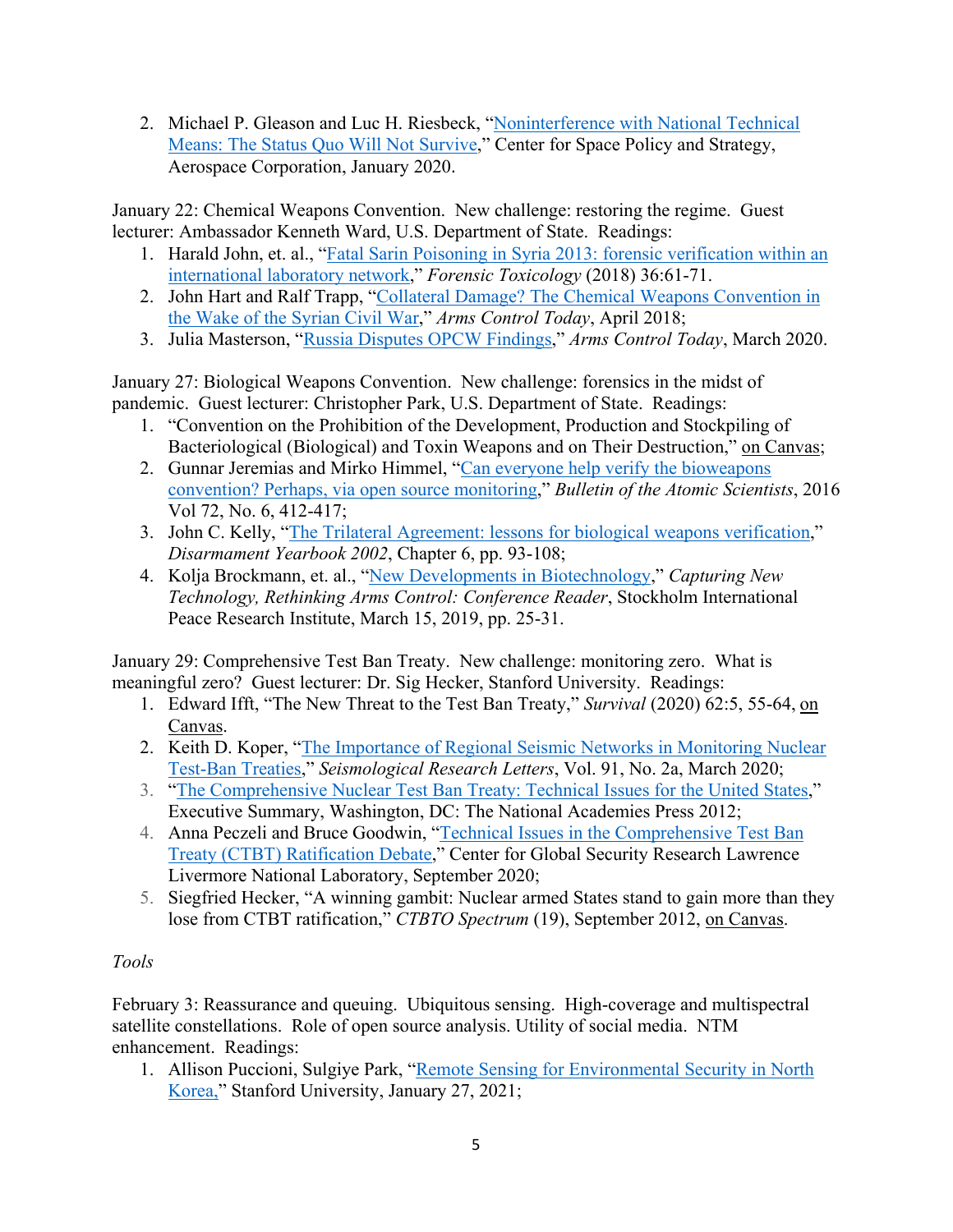- 2. Josef S. Koller, ["The Future of Ubiquitous, Realtime Intelligence: A GEOINT](https://aerospace.org/sites/default/files/2019-09/Koller_FutureUbiquitous_08082019_2_0.pdf)  [Singularity,](https://aerospace.org/sites/default/files/2019-09/Koller_FutureUbiquitous_08082019_2_0.pdf)" Center for Space Policy and Strategy, The Aerospace Corporation, August 2019;
- 3. Elaine Okanyene Nsoesie, Benjamin Rader, Yiyao L. Barnoon, Lauren Goodwin, and John S. Brownstein. [Analysis of hospital traffic and search engine data in Wuhan China](https://dash.harvard.edu/bitstream/handle/1/42669767/Satellite_Images_Baidu_COVID19_manuscript_DASH.pdf?sequence=3&isAllowed=y)  [indicates early disease activity in the Fall of 2019](https://dash.harvard.edu/bitstream/handle/1/42669767/Satellite_Images_Baidu_COVID19_manuscript_DASH.pdf?sequence=3&isAllowed=y) (2020).

February 5: Tools for inspectors. Geolocation, virtual reality, blockchain, robotics. Guest lecturers: Ben Loehrke, Stanton Center for Peace and Security and Sarah Frazar, Pacific Northwest National Laboratory. Readings:

- 1. World Bank Group, FinTech Note 1, ["Distributed Ledger Technology \(DLT\) and](http://documents1.worldbank.org/curated/en/177911513714062215/pdf/122140-WP-PUBLIC-Distributed-Ledger-Technology-and-Blockchain-Fintech-Notes.pdf)  [Blockchain,](http://documents1.worldbank.org/curated/en/177911513714062215/pdf/122140-WP-PUBLIC-Distributed-Ledger-Technology-and-Blockchain-Fintech-Notes.pdf)" 2017, first twenty pages only;
- 2. Sarah Frazar, C. Joslyn, R. Singh, A. Sayre, "Evaluating Safeguards Use Cases for Blockchain Applications," Pacific Northwest National Laboratory, October 2018, on Canvas;
- 3. Morgan Peck, ["Nuclear Policy Takes a Deep Dive Into Blockchain,](https://stanleycenter.org/publications/nuclear-policy-takes-a-deep-dive-into-blockchain-3/)" Stanley Center for Peace and Security, November 2018;
- 4. Dylan Anderson et. al., ["Using Unmanned Aerial Systems to Collect Hyperspectral](https://www-spiedigitallibrary-org.stanford.idm.oclc.org/conference-proceedings-of-spie/10656/1065605/Using-unmanned-aerial-systems-to-collect-hyperspectral-imagery-and-digital/10.1117/12.2304860.full)  [Imagery and Digital Elevation Models at a Legacy Underground Nuclear Explosion Test](https://www-spiedigitallibrary-org.stanford.idm.oclc.org/conference-proceedings-of-spie/10656/1065605/Using-unmanned-aerial-systems-to-collect-hyperspectral-imagery-and-digital/10.1117/12.2304860.full)  [Site,](https://www-spiedigitallibrary-org.stanford.idm.oclc.org/conference-proceedings-of-spie/10656/1065605/Using-unmanned-aerial-systems-to-collect-hyperspectral-imagery-and-digital/10.1117/12.2304860.full)" *Proceedings of SPIE* Vol. 10656 1065605-1;
- 5. Tamara Patton, Bernadette Cogswell, Moritz Kuett, and Alexander Glaser, ["Refining](http://www.princeton.edu/%7Eaglaser/PU113-Patton-Cogswell-Kuett-Glaser.pdf)  [New Concepts in Nuclear Arms-Control Verification Through Full-Motion Virtual](http://www.princeton.edu/%7Eaglaser/PU113-Patton-Cogswell-Kuett-Glaser.pdf)  [Reality,](http://www.princeton.edu/%7Eaglaser/PU113-Patton-Cogswell-Kuett-Glaser.pdf)" *57th Annual INMM Meeting*, July 24-28, 2016, Atlanta, Georgia;
- 6. Sarah Frazar, Ben Loehrke, "Onboarding Materials Assessing the Utility of DLT for the JASI Treaty," 2021, on Canvas.

February 10: Crowdsourcing. Guest lecturer: Dr. Moriba Jah, University of Texas Austin. Readings:

- 1. For an example of crowdsourcing satellite data in Low Earth Orbit, see ASTRIAGraph: [http://bit.ly/astriagraph,](http://bit.ly/astriagraph) [http://astria.tacc.utexas.edu/compliance,](http://astria.tacc.utexas.edu/compliance) [http://astriacss03.tacc.utexas.edu/ui/min.html;](http://astriacss03.tacc.utexas.edu/ui/min.html)
- 2. Esteva, M., Xu, W., Simone, N., Gupta, A., Jah, M., *"*[Modeling Data](https://dl-acm-org.stanford.idm.oclc.org/doi/pdf/10.1145/3383583.3398539) Curation to [Scientific Inquiry: A Case](https://dl-acm-org.stanford.idm.oclc.org/doi/pdf/10.1145/3383583.3398539) for Multimodal Data Integration*,"* Proceedings of the 2020 IEEE Joint Conference on Digital Libraries (JCDL2020), Xi'an, China, August 1–5, 2020;
- 3. Jennifer Chu, ["Searching for balloons in a social network,](https://news.mit.edu/2011/red-balloons-study-102811#:%7E:text=The%20Red%20Balloon%20Challenge%2C%20sponsored,do%20so%20would%20win%20%2440%2C000)" MIT News Office*,* October 28, 2011;
- 4. Mark Harris, ["How a Lone Hacker Shredded the Myth of Crowdsourcing,](https://medium.com/backchannel/how-a-lone-hacker-shredded-the-myth-of-crowdsourcing-d9d0534f1731)" *Backchannel*, February 9, 2015.

February 12: Data Fusion. Guest lecturer: Melissa Hanham, James Martin Center for Nonproliferation Studies. Readings:

- 1. Rachel Becker, "The Detonation Detectives: How to decipher a North Korean missile test [in just 72 hours,](https://www.theverge.com/2017/3/24/15041826/cns-north-korea-nuclear-missile-test-tracking-icbm-analysis)" *The Verge*, March 24, 2017;
- 2. Ned Beauman, ["How to Conduct an Open-Source Investigation, According to the](https://www.newyorker.com/culture/culture-desk/how-to-conduct-an-open-source-investigation-according-to-the-founder-of-bellingcat)  [Founder of Bellingcat,](https://www.newyorker.com/culture/culture-desk/how-to-conduct-an-open-source-investigation-according-to-the-founder-of-bellingcat)" *The New Yorker*, August 30, 2018.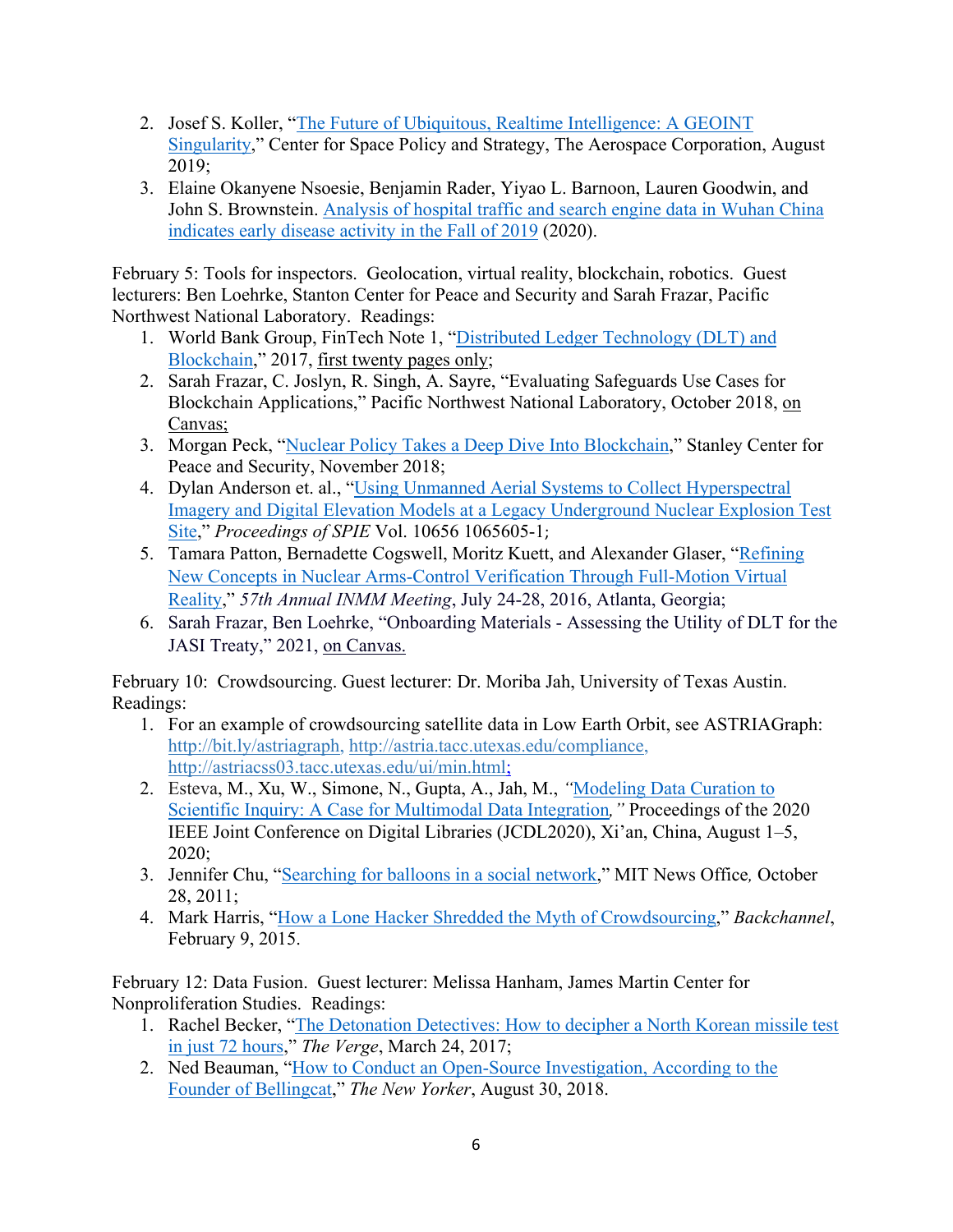## *Problems*

February 17: Institutional acceptance and negotiability. Guest lecturer: Dimitri Finker, International Atomic Energy Agency (IAEA). Impact of emerging technologies on nuclear safeguards field work. Project proposals due from teams or individuals. Readings:

- 1. Sasha Henriques, ["A day in the life of a safeguards inspector,](https://www.iaea.org/sites/default/files/5720811_spread_corr_0.pdf)" *IAEA Bulletin*, June 2016;
- 2. Vincent Fournier, ["What's in an inspector's luggage?"](https://www.iaea.org/sites/default/files/5721215.pdf) *IAEA Bulletin*, June 2016;
- 3. Margot Dubertrand, ["Robotics in Nuclear Verification: Sparking Innovation Through](https://www.iaea.org/newscenter/news/robotics-in-nuclear-verification-sparking-innovation-through-crowdsourcing)  [Crowdsourcing,](https://www.iaea.org/newscenter/news/robotics-in-nuclear-verification-sparking-innovation-through-crowdsourcing)" IAEA Office of Public Information and Communication, September 19, 2018;
- 4. Adem Mutluer, ["Robotics Challenge Winning Design Helps Speed up Spent Fuel](https://www.iaea.org/newscenter/news/robotics-challenge-winning-design-helps-speed-up-spent-fuel-verification)  [Verification,](https://www.iaea.org/newscenter/news/robotics-challenge-winning-design-helps-speed-up-spent-fuel-verification)" IAEA Department of Safeguards, March 18, 2019;
- 5. ["Emerging Technologies for Nuclear Safeguards,](https://www.iaea.org/newscenter/multimedia/videos/emerging-technologies-for-nuclear-safeguards)" IAEA, January 29, 2020;
- 6. ["IAEA Completes 3-Year Project to Modernize Safeguards IT System,](https://www.iaea.org/newscenter/pressreleases/iaea-completes-3-year-project-to-modernize-safeguards-it-system)" IAEA, May 16, 2018;
- 7. Sarah E. Kreps, ["The Institutional Design of Arms Control Agreements,](https://academic-oup-com.stanford.idm.oclc.org/fpa/article/14/1/127/2625555)" *Foreign Policy Analysis* (2018) 14, 127-147.

February 19: Quality control and legitimacy. Guest lecturer: Dr. Amy Zegart, Stanford University. Readings:

- 1. Amy Zegart and Michael Morell, ["Spies, Lies, and Algorithms: Why U.S.Intelligence](https://www-foreignaffairs-com.stanford.idm.oclc.org/print/node/1124170)  [Agencies Must Adapt or Fail,](https://www-foreignaffairs-com.stanford.idm.oclc.org/print/node/1124170)" *Foreign Affairs*, May/June 2019;
- 2. Melissa Hanham and Jaewoo Shin, ["Ethics in the Age of OSINT Innocence,](https://stanleycenter.org/publications/ethics-osint-innocence)" Stanley Center for Peace and Security, May 2020;
- 3. Alberto Fittarelli**,** ["Ghost in the Machine: From Chad, a Case Study on Why You](https://www.bellingcat.com/resources/2020/07/17/ghost-in-the-machine-from-chad-a-case-study-on-why-you-shouldnt-blindly-trust-tech/)  [Shouldn't Blindly Trust Tech,](https://www.bellingcat.com/resources/2020/07/17/ghost-in-the-machine-from-chad-a-case-study-on-why-you-shouldnt-blindly-trust-tech/)**"** Bellingcat, July 17, 2020.

February 24: Privacy protection and confidentiality in crowd-sourcing. Guest lecturer: Ross Chanin, Co-founder and CEO at Artifact, and Paul Arnaudo, Kinsa. Readings:

- 1. Fred H. Cate, Peter Cullen, Viktor Mayer-Schonberger, ["Data Protection Principles for](https://www.repository.law.indiana.edu/cgi/viewcontent.cgi?article=1022&context=facbooks)  [the 21st Century,](https://www.repository.law.indiana.edu/cgi/viewcontent.cgi?article=1022&context=facbooks)" *Books by Maurer Faculty,* 2013;
- 2. Zoe N. Gastelum, Kari Sentz, Meili C. Swanson, and Cristina Rinaudo, ["Power of the](https://fas.org/irp/eprint/crowdsource.pdf)  [People: A Technical, Ethical and Experimental Examination of the Use of](https://fas.org/irp/eprint/crowdsource.pdf)  [Crowdsourcing to Support International Nuclear Safeguards Verification,](https://fas.org/irp/eprint/crowdsource.pdf)" Sandia National Laboratories, October 2017;
- 3. Agnieszka Onuchowska, Gert-Jan de Vreede, ["Disruption and Deception in](https://core.ac.uk/download/pdf/301374627.pdf)  [Crowdsourcing: Towards a Crowdsourcing Risk Framework,](https://core.ac.uk/download/pdf/301374627.pdf)" Proceedings of the 51st Hawaii International Conference on System Sciences, 2018.

# *Real-world examples*

February 26: What makes for good open-source analysis. Guest lecturer: Frank Pabian, Los Alamos National Laboratory Fellow and Stanford University CISAC Affiliate. Readings:

1. Frank Pabian, ["Commercial Satellite Imagery as an Evolving Open-Source Verification](https://publications.jrc.ec.europa.eu/repository/bitstream/JRC97258/reqno_jrc97258_online%20version%20pdf.pdf)  [Technology: Emerging Trends and Their Impact for Nuclear Nonproliferation Analysis,](https://publications.jrc.ec.europa.eu/repository/bitstream/JRC97258/reqno_jrc97258_online%20version%20pdf.pdf)" Joint Research Centre*,* European Commission, 2015;